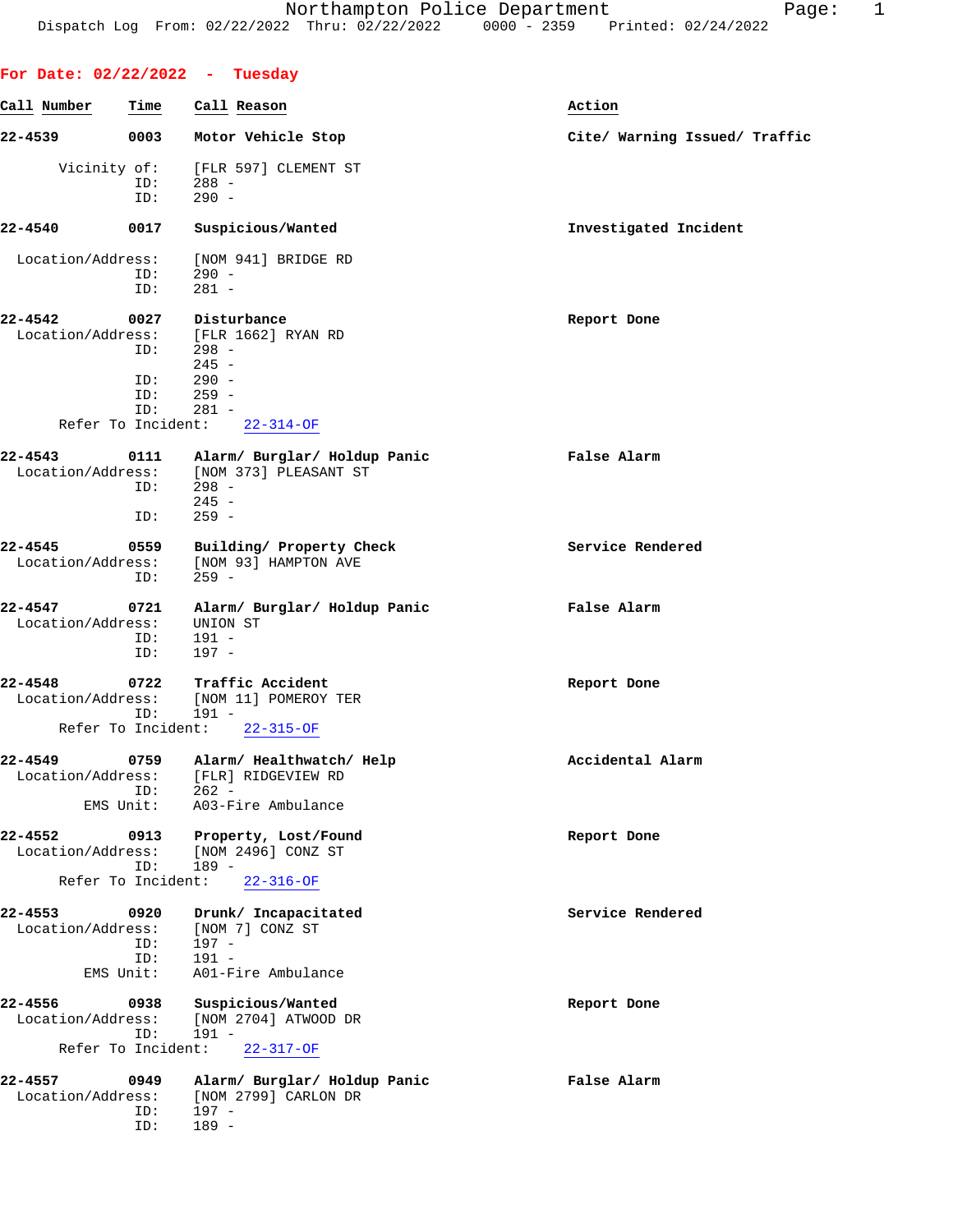| 22-4562                      | 1041                     | Animal                                                                           | Area Search Negative  |
|------------------------------|--------------------------|----------------------------------------------------------------------------------|-----------------------|
| Location/Address:            | ID:                      | SOUTH ST<br>$427 -$                                                              |                       |
| 22-4564<br>Location/Address: | 1045<br>ID:              | Theft/ Larceny<br>CRESCENT ST<br>197 -                                           | Report Done           |
| Refer To Incident:           |                          | $22 - 318 - OF$                                                                  |                       |
| 22-4566<br>1047              |                          | Suspicious/Wanted                                                                | Investigated Incident |
| Vicinity of:                 | ID:                      | [NOM 2499] MAIN ST<br>$191 -$                                                    |                       |
| 22-4565                      | 1100                     | Traffic Accident                                                                 | Investigated Incident |
| Refer To Incident:           | ID:                      | Vicinity of: [NOM 2449] PLEASANT ST<br>$189 -$<br>$22 - 321 - OF$                |                       |
|                              |                          |                                                                                  |                       |
| 22-4571                      | 1148<br>ID:              | Harassment / Stalking<br>Location/Address: [NOM 1894] NEW SOUTH ST<br>189 -      | Report Done           |
| Refer To Incident:           |                          | $22 - 320 - OF$                                                                  |                       |
| $22 - 4570$                  | 1149<br>ID:              | Damage/ Vandalism<br>Location/Address: [NOM 28] ELM ST<br>$262 -$                | Report Done           |
| Refer To Incident:           |                          | $22 - 319 - OF$                                                                  |                       |
| 22-4572<br>Location/Address: | 1232                     | Suspicious/Wanted<br>LAUREL PK                                                   | Service Rendered      |
|                              | ID:                      | $299 -$                                                                          |                       |
| 22-4573                      | 1241                     | Suspicious/Wanted                                                                | Area Search Negative  |
| Location/Address:            | ID:                      | [NOM 2066] BRIDGE ST<br>$191 -$                                                  |                       |
| 22-4574                      | 1316<br>ID:              | Harassment / Stalking<br>Vicinity of: [NOM 1015] OLD SOUTH ST<br>197 -           | Report Done           |
| Refer To Incident:           |                          | $22 - 322 - 0F$                                                                  |                       |
| 22-4575                      | 1323 Animal              |                                                                                  | Area Search Negative  |
|                              | ID: 262 -                | Vicinity of: [NOM 66] N KING ST                                                  |                       |
|                              | ID: 191 -                | 22-4624 1401 ASSIST OTHER AGENCY<br>Location/Address: [EAA] CHAPMAN AVE          | Service Rendered      |
|                              |                          | Additional Activity: 02/22/2022 1542 Kohl - 3147, Andrew 0ther 1 Hrs 44 Min      |                       |
| 22-4638                      |                          | 1508 Assault*<br>Location/Address: [NOM 188] CENTER ST                           | Report Done           |
|                              | $ID: 142 -$              | Refer To Incident: 22-324-OF                                                     |                       |
|                              | ID: 287 -<br>$ID: 248 -$ | 22-4639 1509 Public Service, Check Welfare<br>Location/Address: [FLR] FEDERAL ST | Service Rendered      |
| 22-4640                      | 1518                     | Traffic Accident                                                                 | Investigated Incident |
|                              | ID:                      | Location/Address: [NOM 940] WEST ST<br>$210 -$                                   |                       |